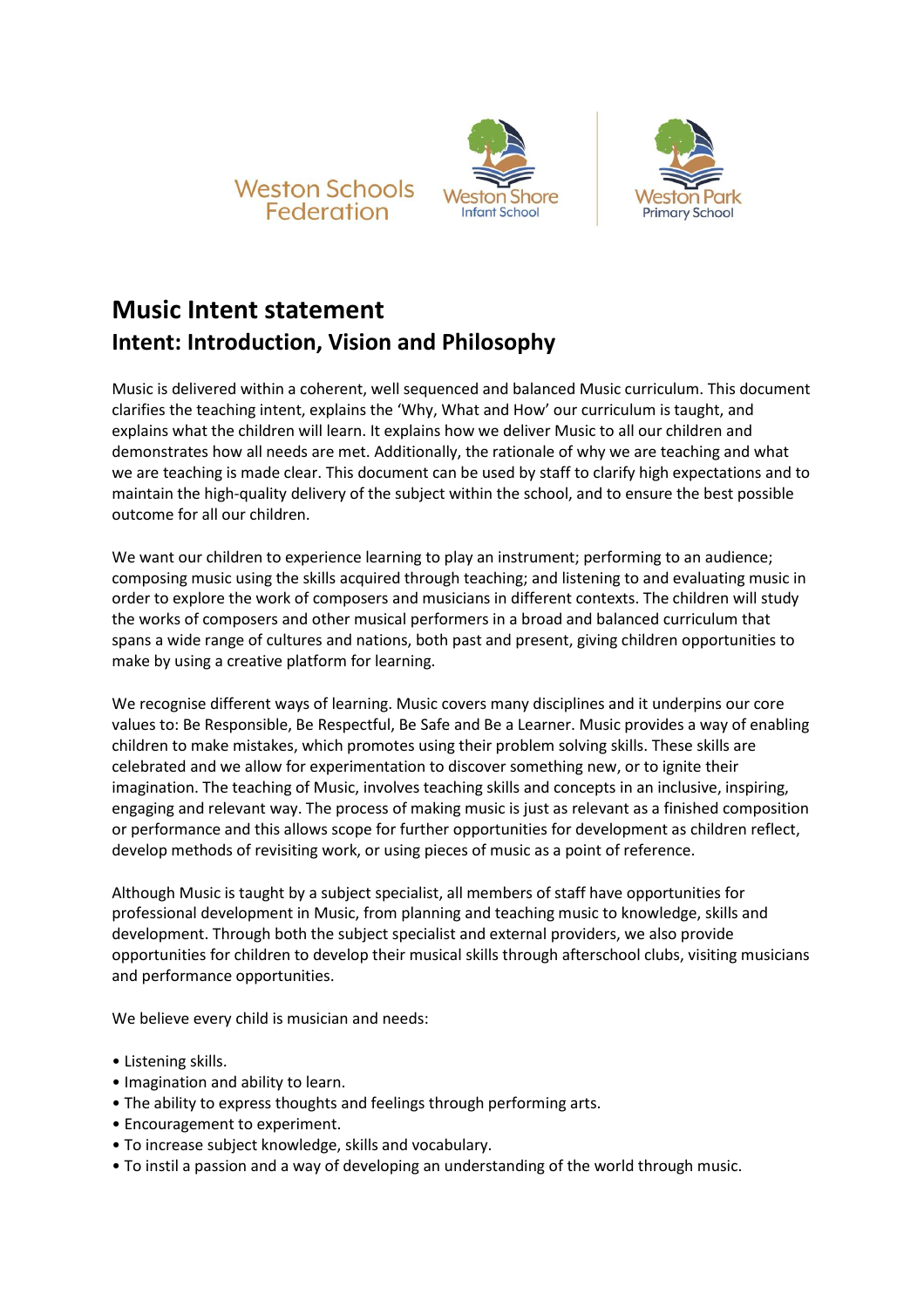- To invite and make connections with the world around.
- To experience live music.
- To analyse and critique their work and the work of others.

## **Implementation: What does Music look like at Weston Schools Federation?**

Music is taught weekly as part of children's APPL time provision. Music is delivered by a music specialist who has previously worked as a class teacher within the school. Children's work is evidenced in annotated planning, photos and videos, and performances to wider audiences within the school and within the classrooms.

All children learn a specific instrument throughout each year including recorders, voice, ukuleles, a wide range of percussion instruments and glockenspiels. The Music curriculum is delivered via the Charanga programme of study to encompass the key skills of listening and evaluating, singing, playing an instrument, improvising, composing and performing.

Children have opportunities to develop their repertoire by learning the music of a range of artists both modern and traditional. They have chances to explore the history of music and have opportunities to link work to other subjects such as geography, history, mathematics and English. Children will be provided with opportunities to explore styles of music through time.

Throughout the year, there will be opportunities to experience live music either through trips to concert halls or from visiting musicians. Every child should experience live music at least once during their time in Weston Schools Federation.

#### **Music in the EYFS**

In the Early Years, we believe that Music can support the whole curriculum because positive experiences can develop creativity and independent thinking, and boost confidence, self-esteem and personal, social and emotional development. As such, children are able to access subject specific teaching every week, in which they can begin to learn a bank of familiar songs and explore the range of sounds that can be made using percussion instruments. We recognise that quality early years music can largely be divided into two key skill sets. The first is the ability to feel and begin to keep time with the rhythm of a piece of music. We support children all year to develop this skill. The second skill set is having the confidence and imagination to represent their ideas in their musical endeavours.

## **Impact: Evidence and Assessment**

Children will be encouraged to participate in performances both within and outside of school to celebrate their achievements. This may range from performances to peers, through larger scale performances to parents to external performances in the local area. Children will be encouraged to use their own ideas and experiences to create work that is valued and allowing for chances for children to work independently and with others. We provide an environment where children feel safe about taking risks and are not intimidated by 'getting it wrong', by empowering children to pursue their creative endeavours.

#### **Assessment**